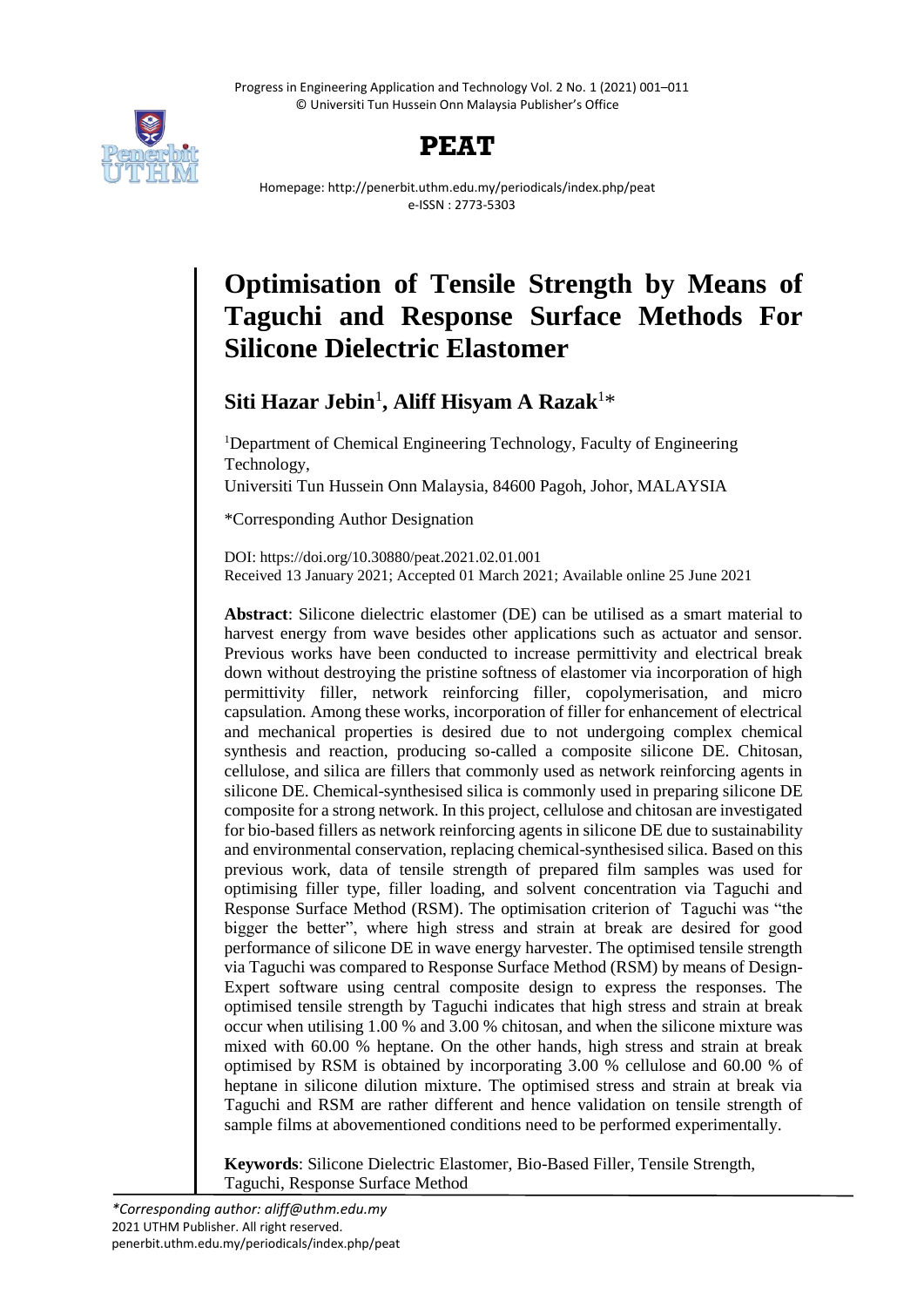#### **1. Introduction**

Malaysia's main energy sources depend heavily on three major fossil fuels: natural gas, coal, and petroleum. Burning fossil fuel, however, contributes to greenhouse gases (GHGs), environmental degradation, and climate change. The highly consumption and highly dependence of fossil fuels lead to depletion of these resources in future. Therefore, an alternative way to generate electricity needs to be planned to meet the current and future electricity demand in Malaysia. As moving towards developed country, Malaysia need a serious plan and strategy to protect energy resources so that the country can sustain developments in many areas such as engineering and technology, education, transportation, manufacturing industry, hospitalisation etc. Malaysia has renewable resources such as biomass, wind, small hydro, solar, and ocean resources, and hence has the potential to achieve sustainable energy [1].

Wave energy is one of the most resourceful and a constant source of energy in the ocean or the shoreline, among all renewable sources. The production of wave energy provides renewable and sustainable energy with a new perspective and methodology. The eastern coast of the Malaysian Peninsula has direct exposure to the South China Sea and is a potential location for Malaysia Peninsular to construct a wave power plant to host wave power devices. Aside from the east coast, the sea regions between Benyal of Bay (BoB) and the Strait of Malacca (MS) have also become a wave farm site for the production of wave power systems [2].

In this research, the optimisation of tensile strength for silicone dielectric elastomer (DE) consisting of different types of fillers e.g. chemical synthesised silica, bio-based silica, chitosan, and cellulose to seek the best silicone elastomer with high tensile strength to achieve high elongation to be utilised as wave energy harvester for the best performance in generating power. The optimised parameter is mainly based on stress and strain at break due to the nature of incorporated filler that serves as a network reinforcing agent. The design of experiment (DOE) will be based on three factors which are the type of filler, percentage of filler loading, and solvent percentage. Each factor also will be based on three levels, for instance, filler types are silica, chitosan, and cellulose. While for the levels of percentage of filler loading and solvent percentage are 1.00 %, 3.00 %, and 5.00 %, and 55.00 %, 60.00 %, and 65.00 %, respectively. The optimisation responses are stress at break, and strain at break. All these factors, levels, and responses were obtained from the previous study with the title of 'Characterisation of Silicone Dielectric Elastomer With Incorporation Of Different Types of Fillers As Network Reinforcing Agents To Be Utilised In Wave Energy Harvester' that done by Jumadi (2020). This study is chosen as a basis for the optimisation as the study provided complete raw data for factors and levels, and also has complete results for the responses.

The silicone DE is to be optimised as the silica network without reinforcement of silica fillers has low mechanical properties of end-linking linear polydimethyl siloxanes (PDMS) which are interlinked with medium-functional or even high-function cross-linkers without any filler [3]. Vudayagiri et al., (2014) has shown in it study that the reinforcement of the silica filler has improve the mechnical properties of the silicone DE where the inorganic oxide filler such as  $TiO<sub>2</sub>$  have been reinforced into silicone dielectric elastomer to enhance the relative permittivity and thermal stability. The cross-linker as shown in Figure 1 acts as the support system to the silicone polymer [3].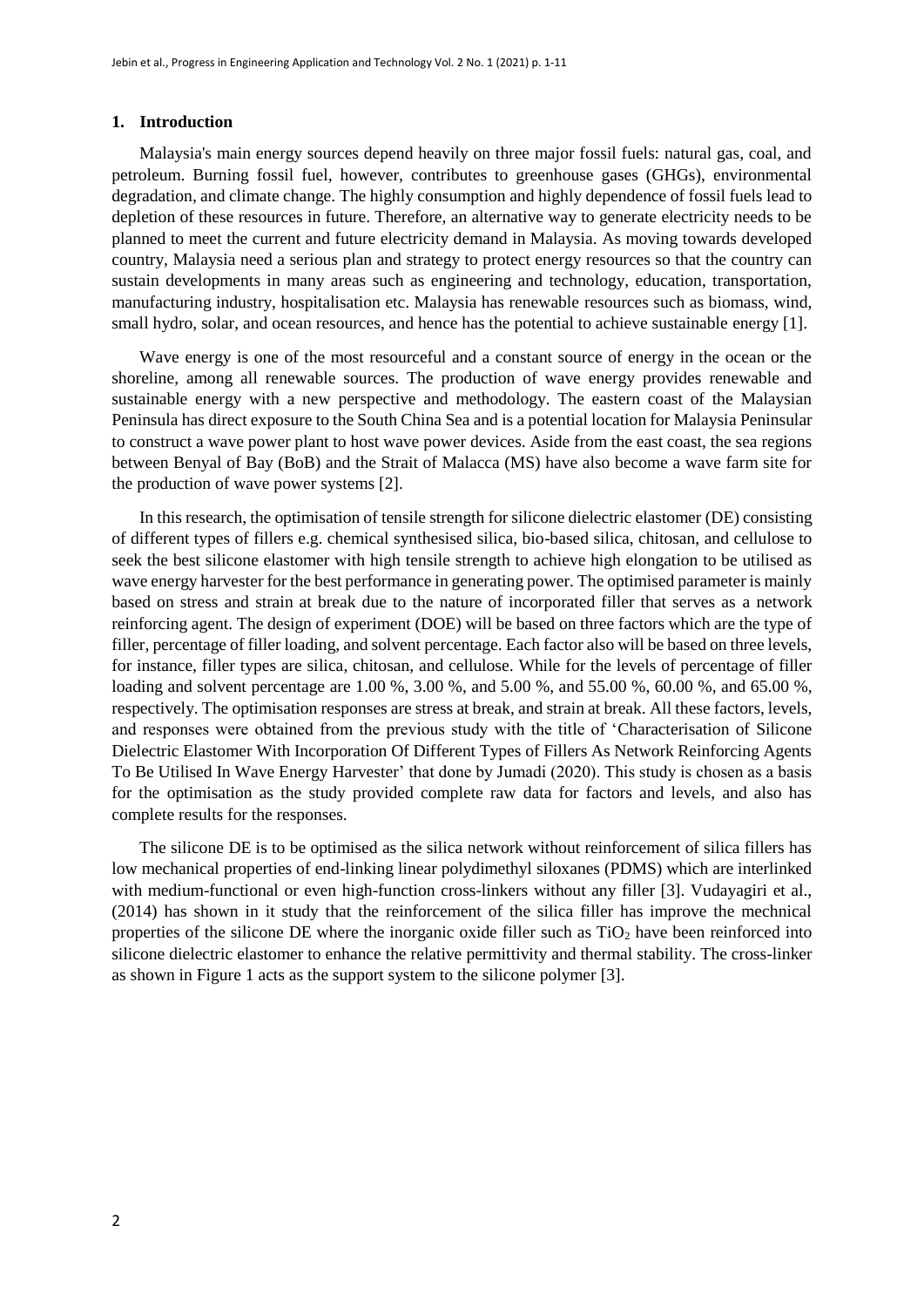

**Figure 1: A diagram of network containing PDMS, cross linker and fillers[3]**

### 1.1 Taguchi Method

Taguchi method is one of the common optimisation tools practiced by industrial engineers and chemists to maximise the yield of product at optimum conditions. Taguchi Method is a reliable, multiparameter mathematical technique that uses less tests to define and optimise the required response parameters. The Taguchi method includes parameter design, system design, and tolerance design procedures in order to achieve a stable process and result for the highest product quality. The purpose of the system design process is to evaluate the appropriate work levels for the design factors. The parameter design method defines the factor levels which can produce the best output in the analysed product or process. The technique of tolerance design is used to adjust the outcome of the parameter design by increasing the tolerance rates of the variables that significantly affect the product or process. Procedures for designing a parameter provide the three main steps [4,5].

The optimisation using the Taguchi method is based on two approach which is "the smaller is better" and "the bigger is better". 'The smaller is better" state is used when the responses of the system need to be optimised for minimum and it can be calculated by SN ratio in Eq.1. For the system that need to be optimise with the response in maximum, "the bigger is better" state is choose and it can be calculated by SN ratio in Eq. 2 [6].

$$
SN_{s} = -10 \log \left[ \frac{1}{n} \sum_{i=1}^{n} yi^{2} \right]
$$
  

$$
SN_{L} = -10 \log \left[ \frac{1}{n} \sum_{i=1}^{n} \frac{1}{yi^{2}} \right]
$$
  

$$
Eq. 1
$$
  

$$
Eq. 2
$$

In this equation, *yi* indicated the value of the response and *n* indicated the trial number of experiment. The optimum value for the factor in the plot of Taguchi is the level which yield the highest value of sum of SN ratio [7].

In this research, only 'the bigger the better' is applicable in optimisation of mechanical properties of silicone DE film. Taguchi method was performed by using Microsoft Excel as a conventional method.

#### 1.2 Response Surface Method

RSM is a commonly used mathematical and statistical approach to modelling and evaluate processes to maximise the response to the interest by different variables [8]. The process-affecting parameters are called dependent variables which also called the responses. RSM is a method that is based on surface placing. Therefore, the key goals of an RSM analysis are to understand the response surface topography including the maximum central, central, minimum, and ridge lines, and to identify the area where the most suitable response occurs. The RSM investigates a suitable relationship of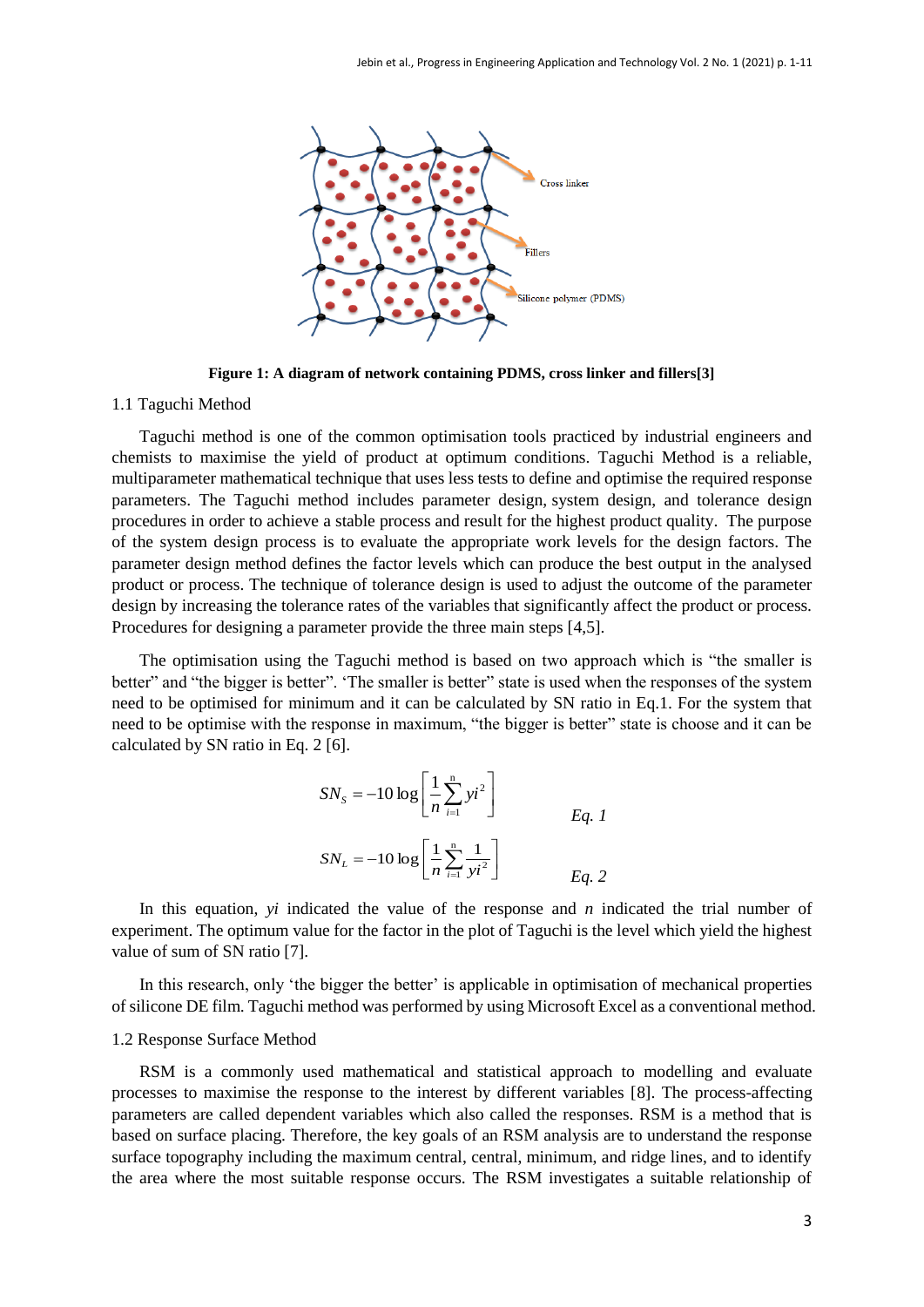approximation between the factors and response variables and identifies the optimal operating conditions for the characteristics of silicone dielectric elastomer. Box-Behnken designs (BBD) and central composite design (CCD) are two key experimental designs used in the methodology for the response surface [9]. In this study, the CCD is used as a methodology for the response surface. The outcome from RSM gives easily view of response surfaces from all angles with rotatable 3D plots, interactive 2D graphs, and point prediction to find the optimum condition.

# **2. Materials and Methods**

The methodology focused on the optimisation of characteristics of silicone dielectric elastomers via two methods which were Taguchi method as a conventional method and RSM using Design Expert software. The factors and the levels for both optimisation method used in this research are the same as shown in Table 1.

|       | Factor               |            |            | Response   |           |
|-------|----------------------|------------|------------|------------|-----------|
|       | Type of filler       | Loading of | Solvent, % | Stress at  | Strain at |
|       |                      | fillers, % |            | break, MPa | break, %  |
|       | Chemical synthesised |            | 55         |            |           |
| Level | silica               |            |            |            |           |
|       | Chitosan             |            | 60         |            |           |
|       | Cellulose            |            | 65         |            |           |
|       |                      |            |            |            |           |

|  |  | Table 1: Factors, Levels, and Response for silicone DE samples with different fillers |  |  |  |
|--|--|---------------------------------------------------------------------------------------|--|--|--|
|  |  |                                                                                       |  |  |  |

The factors, levels, and responses for the optimisation of mechanical properties were obtained from the study done by Jumadi (2020) [9]. Based on the study, the factor chosen were three, which were (1) Type of filler, (2) Loading of fillers, and (3) Solvent. these factors have been chosen because they affect the tensile strength, ultimate elongation and hardness of the cured silicone [9]. For each factor, three levels were chosen from the study. The levels chosen for each factor also three where for the type of filler are chemical synthesized silica, chitosan, and cellulose. These three levels were chosen to identify the optimum type of filler for silicone DE film. The chemical synthesised silica was used as a reference sample. As for the loading of fillers, the levels were 1.00 %, 3.00 %, and 5.00 %. Filler enhances network of silicone DE, as a reinforcing agent. As for the solvent, heptane was used as a solvent to mix silicone premix with fillers for desired viscosity at concentration of 55.00 %, 60.00 % and 65.00 %. Previous work by Jumadi (2020), the responses chosen were stress and strain at break.

# 2.1 Taguchi Method

Taguchi design table or also known as design of experiment (DOE) table is a type of general fractional factorial design. The DOE is constructed based on the experimental result from previous studies. Based on the Table 2, the three factors and three levels resulting in the factorial design of is  $L_{27}$ .  $L_{27}$  is an orthogonal array where it was chosen due to the number of factors and levels obtained from the study and was meant for understanding the effect of three factors each having three-level values (3<sup>3</sup> ). The designation of DOE was essential as a guide for the combination of factors and levels. The DOE designation was based on the matrix outlined in Table 2. Table 3 displays the DOE of optimisation, where the designation was built on the basis of Table 2.

| Factor/level          |                             |          |           |
|-----------------------|-----------------------------|----------|-----------|
| A-Type of filler      | Chemical synthesized silica | Chitosan | Cellulose |
| B - Loading of filler |                             |          |           |
| C - Solvent           | 55                          | 60       | 62        |

### **Table 2: Three levels and three factors in the experiment**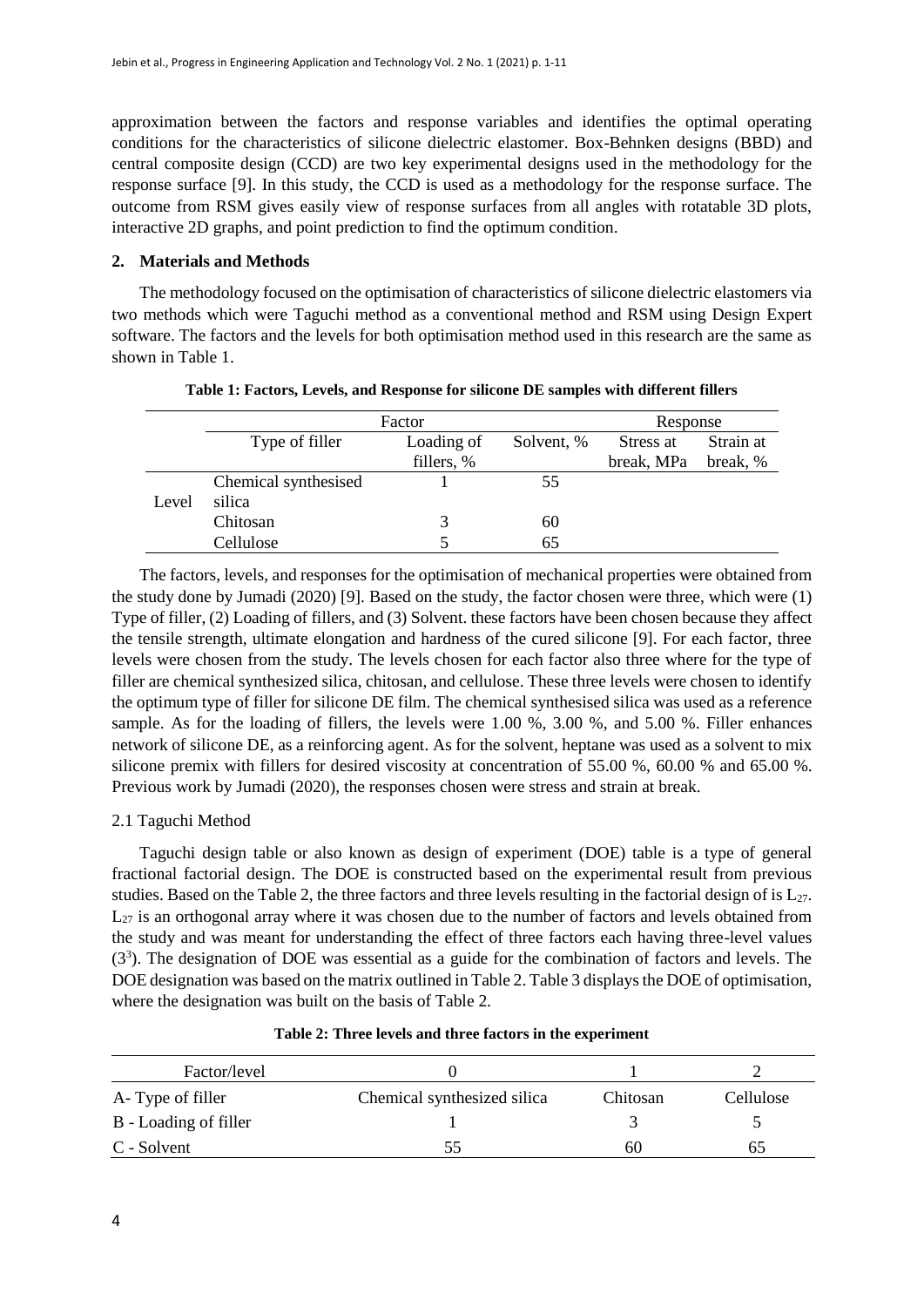| Experiment     | Designation | Type of filler                 | Loading of     | Solvent | Stress at  | Strain         |
|----------------|-------------|--------------------------------|----------------|---------|------------|----------------|
| set            |             |                                | fillers, %     | $\%$    | break, MPa | at             |
|                |             |                                |                |         |            | break,         |
|                |             |                                | $\mathbf{1}$   |         | 2.01       | $\%$<br>395.00 |
| A1             | A0B0C0      | Chemical                       |                | 55      |            |                |
|                |             | synthesised silica             |                |         | 32.86      | 788.00         |
| A2             | A0B0C1      | Chemical                       | $\mathbf{1}$   | 60      |            |                |
| A3             | A0B0C2      | synthesised silica<br>Chemical | $\mathbf{1}$   | 65      | 2.67       | 657.00         |
|                |             |                                |                |         |            |                |
|                |             | synthesised silica             |                |         | 1.88       | 314.00         |
| A <sub>4</sub> | A0B1C0      | Chemical                       | 3              | 55      |            |                |
|                |             | synthesised silica             | 3              |         |            |                |
| A <sub>5</sub> | A0B1C1      | Chemical                       |                | 60      | 11.21      | 353.55         |
|                |             | synthesised silica             | 3              |         | 8.21       | 367.00         |
| A <sub>6</sub> | A0B1C2      | Chemical                       |                | 65      |            |                |
|                |             | synthesised silica             | 5              |         | 1.79       |                |
| A7             | A0B2C0      | Chemical                       |                | 55      |            | 230.00         |
|                |             | synthesised silica             |                |         |            |                |
| A8             | A0B2C1      | Chemical                       | 5              | 60      | 2.24       | 275.00         |
|                |             | synthesised silica             |                |         |            |                |
| A <sub>9</sub> | A0B2C2      | Chemical                       | 5              | 65      | 0.94       | 89.00          |
|                |             | synthesised silica             |                |         |            |                |
| A10            | A1B0C0      | Chitosan                       | $\mathbf{1}$   | 55      | 3.57       | 620.00         |
| A11            | A1B0C1      | Chitosan                       | $\mathbf{1}$   | 60      | 2.46       | 624.00         |
| A12            | A1B0C2      | Chitosan                       | $\mathbf{1}$   | 65      | 3.26       | 693.00         |
| A13            | A1B1C0      | Chitosan                       | 3              | 55      | 2.64       | 498.00         |
| A14            | A1B1C1      | Chitosan                       | 3              | 60      | 19.61      | 544.17         |
| A15            | A1B1C2      | Chitosan                       | $\overline{3}$ | 65      | 2.31       | 498.00         |
| A16            | A1B2C0      | Chitosan                       | 5              | 55      | 1.89       | 344.00         |
| A17            | A1B2C1      | Chitosan                       | 5              | 60      | 2.36       | 462.00         |
| A18            | A1B2C2      | Chitosan                       | 5              | 65      | 2.19       | 394.00         |
| A19            | A2B0C0      | Cellulose                      | $\mathbf{1}$   | 55      | 3.34       | 597.00         |
| A20            | A2B0C1      | Cellulose                      | $\mathbf{1}$   | 60      | 2.45       | 515.00         |
| A21            | A2B0C2      | Cellulose                      | $\mathbf{1}$   | 65      | 2.50       | 512.00         |
| A22            | A2B1C0      | Cellulose                      | 3              | 55      | 2.86       | 501.00         |
| A23            | A2B1C1      | Cellulose                      | $\overline{3}$ | 60      | 34.00      | 763.32         |
| A24            | A2B1C2      | Cellulose                      | $\overline{3}$ | 65      | 1.99       | 590.00         |
| A25            | A2B2C0      | Cellulose                      | 5              | 55      | 2.43       | 415.00         |
| A26            | A2B2C1      | Cellulose                      | 5              | 60      | 1.73       | 362.00         |
| A27            | A2B2C2      | Cellulose                      | 5              | 65      | 1.38       | 412.00         |

#### **Table 3: Design of Experiment**

### 2.1.1 SN ratio

The Taguchi conventional statistic method was used to optimise two response in mechanical properties which were stress at break and strain at break. This study aims to obtain the highest stress at break and strain at break. Therefore, for the optimisation of the characteristics of the silicone dielectric elastomer, the "the bigger the better" criterion was used to calculate SN ratio to maximise the responses. "The bigger the better" criterion is selected because the responses of the optimisation in this study should be in the highest value. The optimum value for the factor in the plot of Taguchi is the level which yield the highest value of sum of SN ratio [7]. Using the expected "the bigger the better" SN ratio Eq. 2, the optimum levels of the chosen design parameters will be used as a last step of the Taguchi method.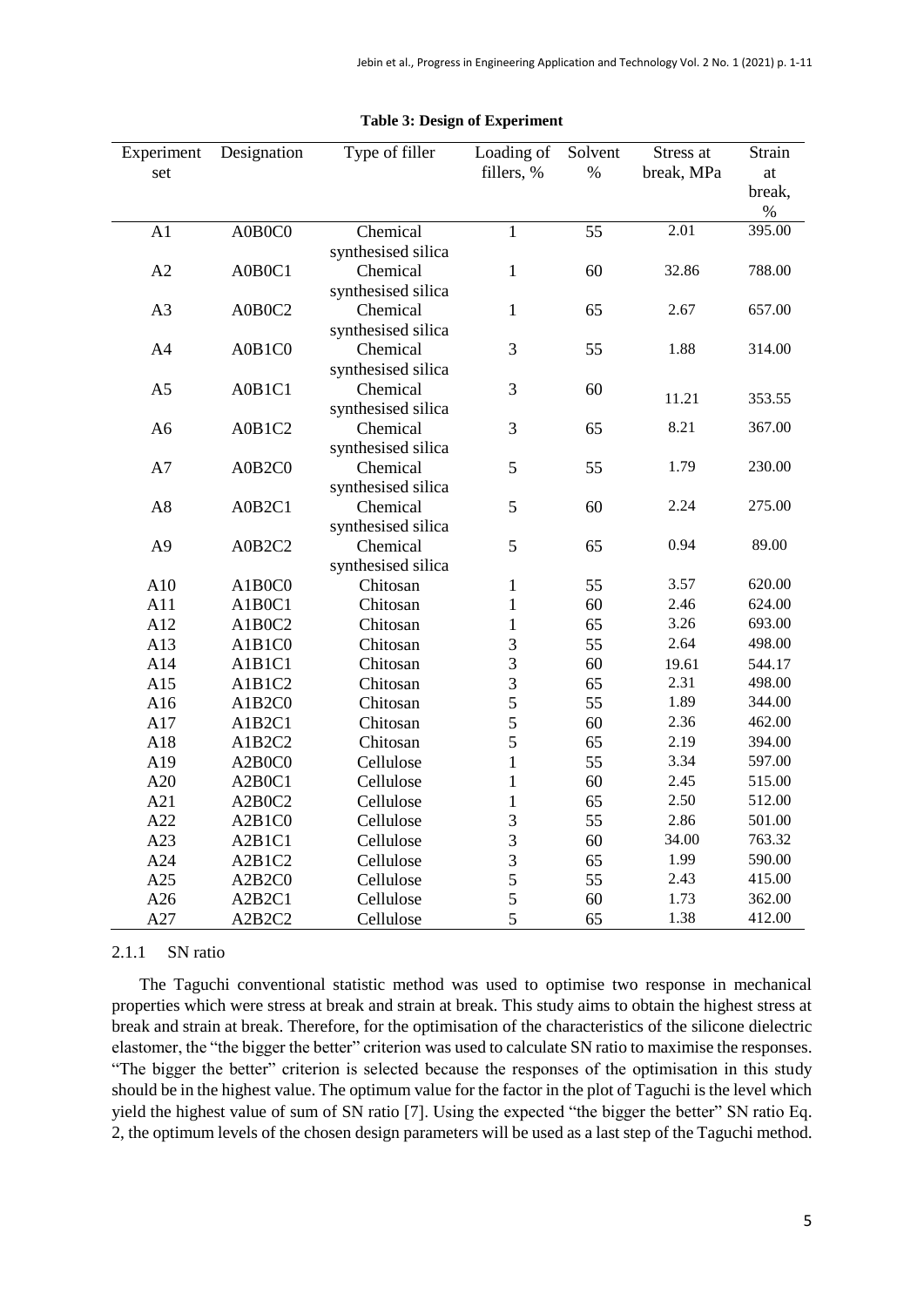#### 2.2 Response Surface Method



**Figure 2: Flowchart of analysing data via RSM method**

As shown in Figure 2, the step of optimisation using RSM start with by opening the the software and the 'File' on the left of the toolbar was clicked and 'New Design' is chosen. After that, the 'Response Surface' from the list of designs on the left that show the designs available for RSM was clicked. Then, then 'Central Composite' was chosen in the optimisation of mechanical characteristics of silicone DE film as the there were three factors where two factors were numeric factor (percentage loading of filler and solvent) and one factor was categoric factor (type of filler). The number of factors as mentioned before and the 'Name' of the factors for numeric factors were then keyed in. The low and high value of levels for both factors were keyed in where for 'Loading of filler' the low value is '1' and the high value is '5' while for 'Solvent' the low value is '55' and the high value is '65'. The center points was set to '3' and the alpha set as 'Face centered' and the number of runs which is 11 runs for each factor was shown in the figure. The 'Next' was clicked and, the 'Name' for the categoric factor, number of levels and the levels were keyed in. The type of factor chosen was 'Nominal'. After that the 'Next' was clicked again. The number of responses and the 'Name' and 'Unit' were keyed in. Lastly, the 'Finish' was clicked to complete the design specification process. The Design Expert then showed DOE with 33 runs. The values for responses can be entered either by opening the file of data of stress at break and strain at break or by manually entering the values. The data is now ready to be optimised by clicking the tabs such as 'ANOVA', 'Diagnostics', 'Model Graphs' and etc [11].

#### **3. Results and Discussion**

The results of optimisation study carried out by Jumadi (2020) on mechanical properties parameters such as types of filler, loading of filler, and solvent percentage is used as raw data for optimisation by means of Taguchi and RSM using Design Expert 12 software. For Taguchi, three levels and three factors of the Design of Experiment (DOE) were considered, because Jumadi (2020) emphasised only three factors in his studies, such as types of filler, loading of filler, and solvent percentage that can affect the responses. For three levels and three factors, the fractional factorial designs used the  $L_{27}$  orthogonal array. In the matrix, levels were represented by '0', '1', and '2' for each factor, where '0' is the minimum value and '2' is the maximum value as shown in Table 2.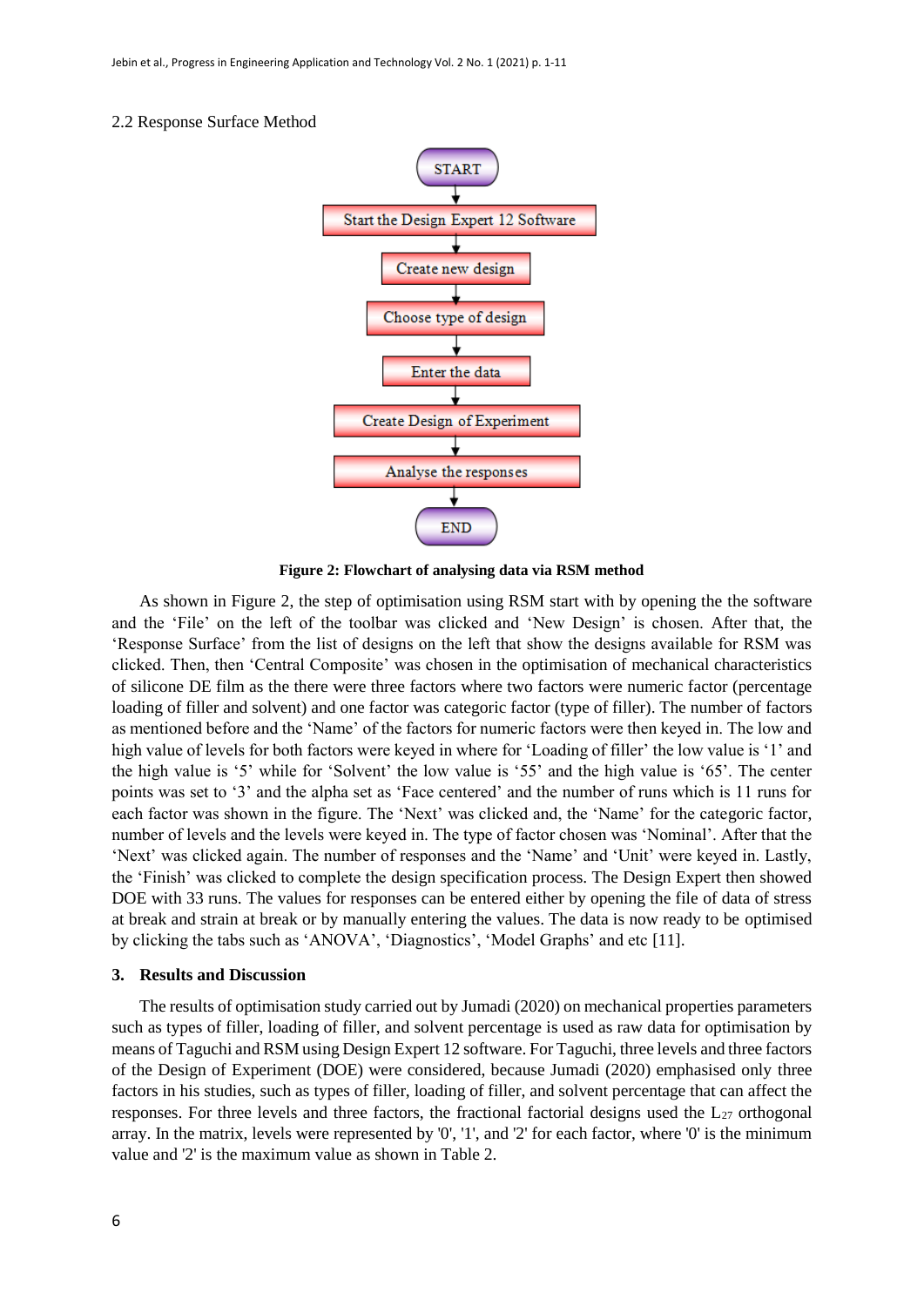#### 3.1 Taguchi Method

Based on Figure 3, the percentage of solvent used has the greatest effect on the stress at break and followed by percentage loading of filler and type of filler. It is observed that the optimum condition of stress at break for three levels and three factors is at A0 (type of filler is chemical synthesised silica), B1 (loading of filler at 3.00 %), and C1 (solvent at 60.00 %). The value of stress at break at these conditions is 11.21 MPa. However, the objective of the optimisation is to find the optimum condition for sustainable filler, therefore, rather than choosing chemical synthesised silica, chitosan was chosen as an optimum condition for type of filler as it produced the second highest of stress at break as indicated in 'red circle'. Thus, the Taguchi method suggests that the preparation of silicone DE film is recommended to run under these (A1B1C1) conditions to obtain high stress at break.



**Figure 3: Plot of SN ratio for stress at break**

Based on Figure 4, the percentage of loading of filler used has the greatest effect on the strain at break and followed by the type of filler and percentage of solvent. It is observed that the optimum condition of strain at break for three levels and three factors is at A1 (type of filler is chitosan), B0 (loading of filler at 1.00 %), and C1 (solvent at 60.00 %). The value of strain at break at these conditions is 624.00 %. Thus, the Taguchi method suggests that the preparation of silicone DE film is recommended to run under these (A1B0C1) conditions to obtain high strain at break.

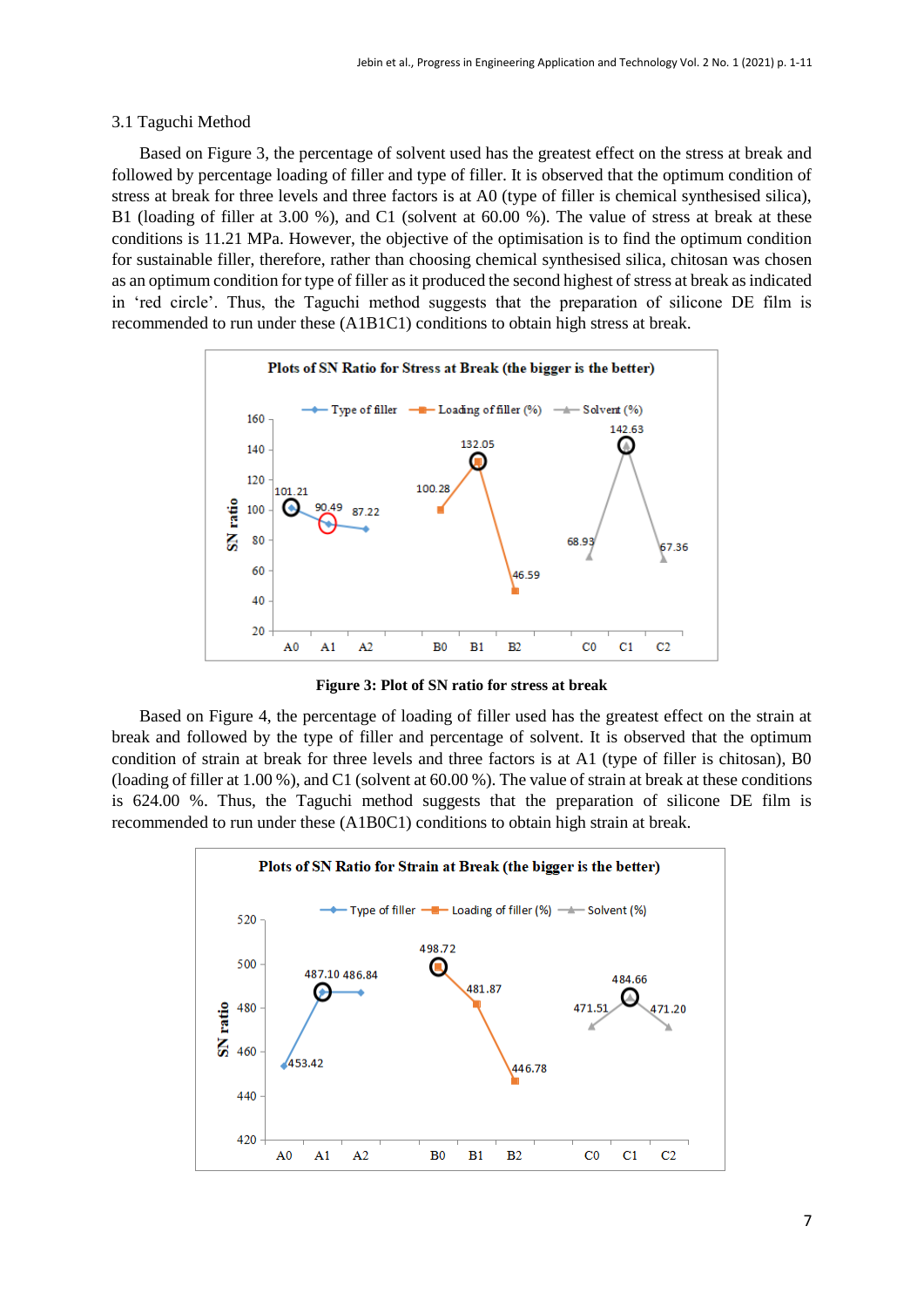#### **Figure 4: Plot of SN ratio for strain at break**

#### 3.2 Response Surface Method

3D plot below gives a better view to see where the optimum condition may occur. Based on Figure 5 and Table 4, the 3D plot and the table indicate that the highest value of stress at break is 34 MPa that occurs at loading of filler of 3.00 %, solvent of 60.00 %, and type of filler of cellulose as indicated by 'red circle'. This result is different to the optimum analysed by Taguchi method in terms of type of filler.



**Figure 5: 3D plot of loading of filler, solvent, and type of filler for stress at break by Design Expert**

**Table 4: The optimum conditions for every type of fillers based on 3D plot and its stress at break by Design Expert**

| Type of filler           | Chemical synthesised silica | Chitosan | cellulose |
|--------------------------|-----------------------------|----------|-----------|
| Loading of filler $(\%)$ |                             |          |           |
| Solvent $(\%)$           | 60                          | 60       | 60        |
| Stress at break          | 32.86                       | 19.61    |           |

3D plot below gives a better view to see where the optimum condition may occur. Based on Figure 6 and Table 5, the 3D plot and indicate that that the highest value of strain at break is 788.00 % that occurs at loading of filler of 1.00 %, solvent of 60.00 %, and type of filler of chemical synthesised silica as indicated by 'rectangular'. This result is different to the optimum analysed by Taguchi method in terms of type. However, as the chemical synthesised silica is used as control value, cellulose will be choosen as an optimum condition for type of filler as it produced the second highest value of strain at break as indicated in Table 5.



**Figure 6: 3D plot of loading of filler, solvent, and type of filler for strain at break by Design Expert**

**Table 5: The optimum conditions for every type of fillers based on 3D plot and its strain at break by Design Expert**

| $7 + 1 +$<br>—<br>vne.                                  | .<br>$\sim$<br>$\alpha$ with $\alpha$ and $\alpha$ and $\alpha$<br>`hemica<br>silica | 1NG |
|---------------------------------------------------------|--------------------------------------------------------------------------------------|-----|
| 0.11<br>$\frac{9}{6}$ .<br>$\text{\_}$ oading<br>filler |                                                                                      |     |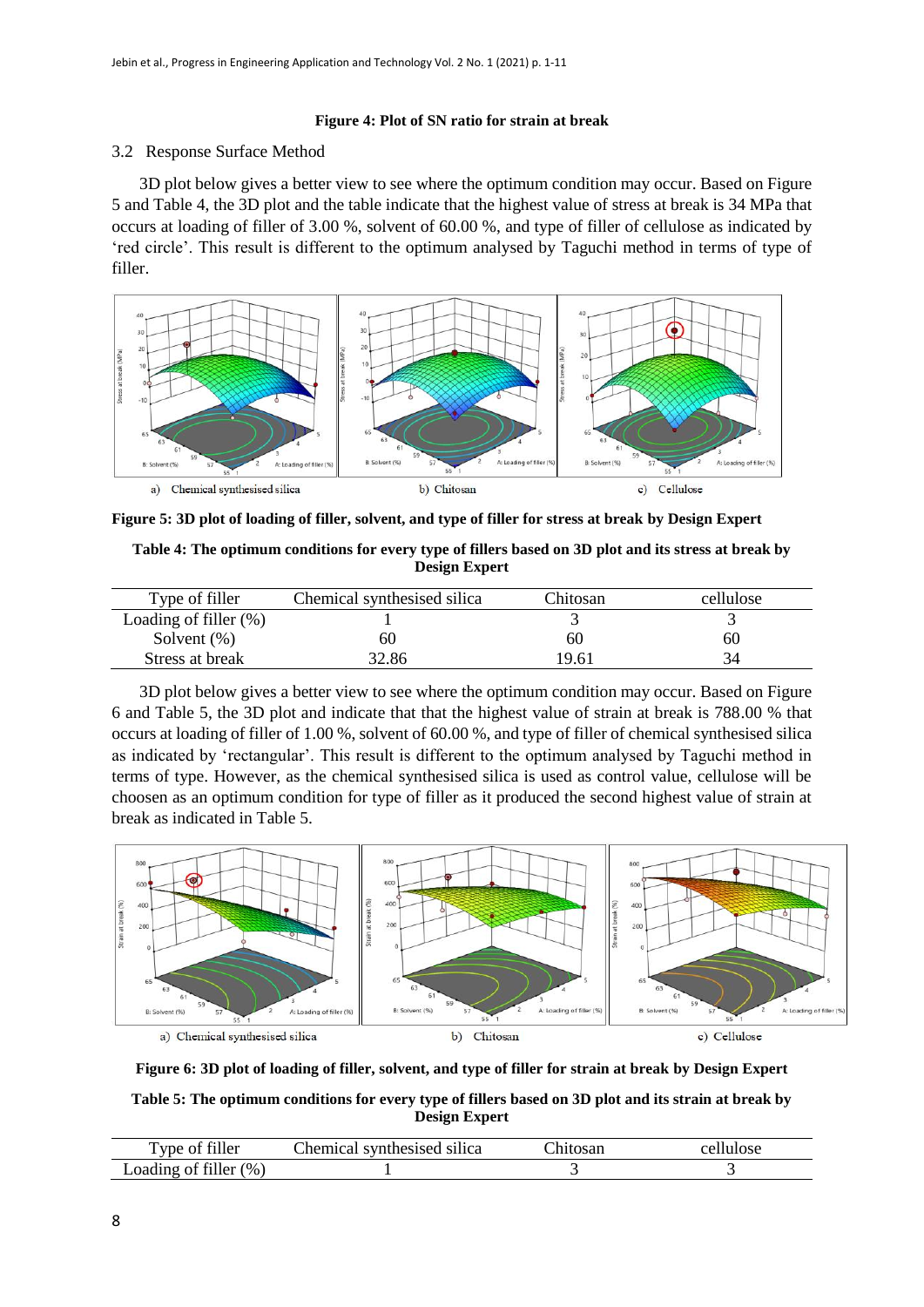| Solvent $(\%)$  | σU  | v.  | 6U    |
|-----------------|-----|-----|-------|
| Strain at break | 788 | 590 | 763.2 |

3.3 Comparison in Taguchi and Response Surface Methods

Two statistical methods were used to optimise experimental data done by Jumadi (2020) in reinforcing sustainable bio-based filler into silicone DE-film. Based on previous analysis discussion on optimisation via Taguchi and RSM methods, optimum condition for silicone DE films with filler is non identical for stress and strain at break, as shown in Table 6.

| Response        | <b>Optimisation Method</b> | Taguchi Method | <b>Response Surface</b><br>Method |
|-----------------|----------------------------|----------------|-----------------------------------|
|                 | Type of filler             | Chitosan       | Cellulose                         |
| Stress at break | Loading of filler $(\%)$   |                |                                   |
|                 | Solvent $(\%)$             | 60             | 60                                |
|                 | Type of filler             | Chitosan       | Cellulose                         |
| Strain at break | Loading of filler $(\%)$   |                |                                   |
|                 | Solvent $(\%)$             | 60             | 60                                |

**Table 6: Overall optimum conditions for Taguchi and Response Surface Methods**

For stress at break, a film show the highest stress at type of filler of chitosan and cellulose which analysed by Taguchi and Design Expert, respectively. For strain at break, a film show the highest strain at loading filler of 1.00 % chitosan and 3.00 % cellulose which analysed by Taguchi and Design Expert, respectively. Both Taguchi and RSM methods show that the film was well prepared when diluting silicone mixture at 60.00 % of heptane. Based on these optimum conditions, the value of stress at break for Taguchi method and RSM were 19.61 MPa and 34 MPa, respectively. For the value of strain at break, the Taguchi method obtained 624.00 % while RSM obtained 763.20 %.

Here we can see that cellulose produced better strain at break compared to chitosan. This is probably due to the characteristics of the cellulose where it has a great dispersity where the cellulose fillers were spread homogenised, it also has good processability, high crystallinity, sustainable and biodegradable nature [12]. Other than that, the mechanical, water vapour barrier, and thermal properties of the film were also enhanced by the reinforcement of the cellulose fillers that lead to the production of high strain at break. This has been proved in the study conducted by Barros-Alexandrino et al. (2018), where the study compared the effects of cellulose and chitosan as reinforcement fillers on the mechanical, water vapor barrier, and thermal properties. From the study, cellulose is also found to be more efficient in enhancing tensile strength and strain at break compared to chitosan [13].

# **4. Conclusion**

Herein, the optimisation of tensile strength for silicone DE was performed using Taguchi and response surface methods, for preparing film sample with high tensile strength. Chitosan and cellulose bio-based fillers have been compared to chemically synthesised silica based on their stress and strain at break. From Taguchi, the optimum conditions were shown by factor/level of A1B1C1 and A1B0C1, where it possessed highest stress at break (11.21 MPa) and highest strain at break (624.00 %), respectively. For RSM, the optimum condition was shown by sample with 3.00 % cellulose at 60.00 % heptane dilution, due to highest stress at break of 34 MPa and strain at break of 763.20 %.

Finally, both optimisation results are different and hence, for further research, a validation from both optimisation methods need to be carried out experimentally in preparing samples according to abovementioned sample condition (A1B1C1 and A1B0C1) and then these prepared sample need to be characterised the tensile strength for final verification.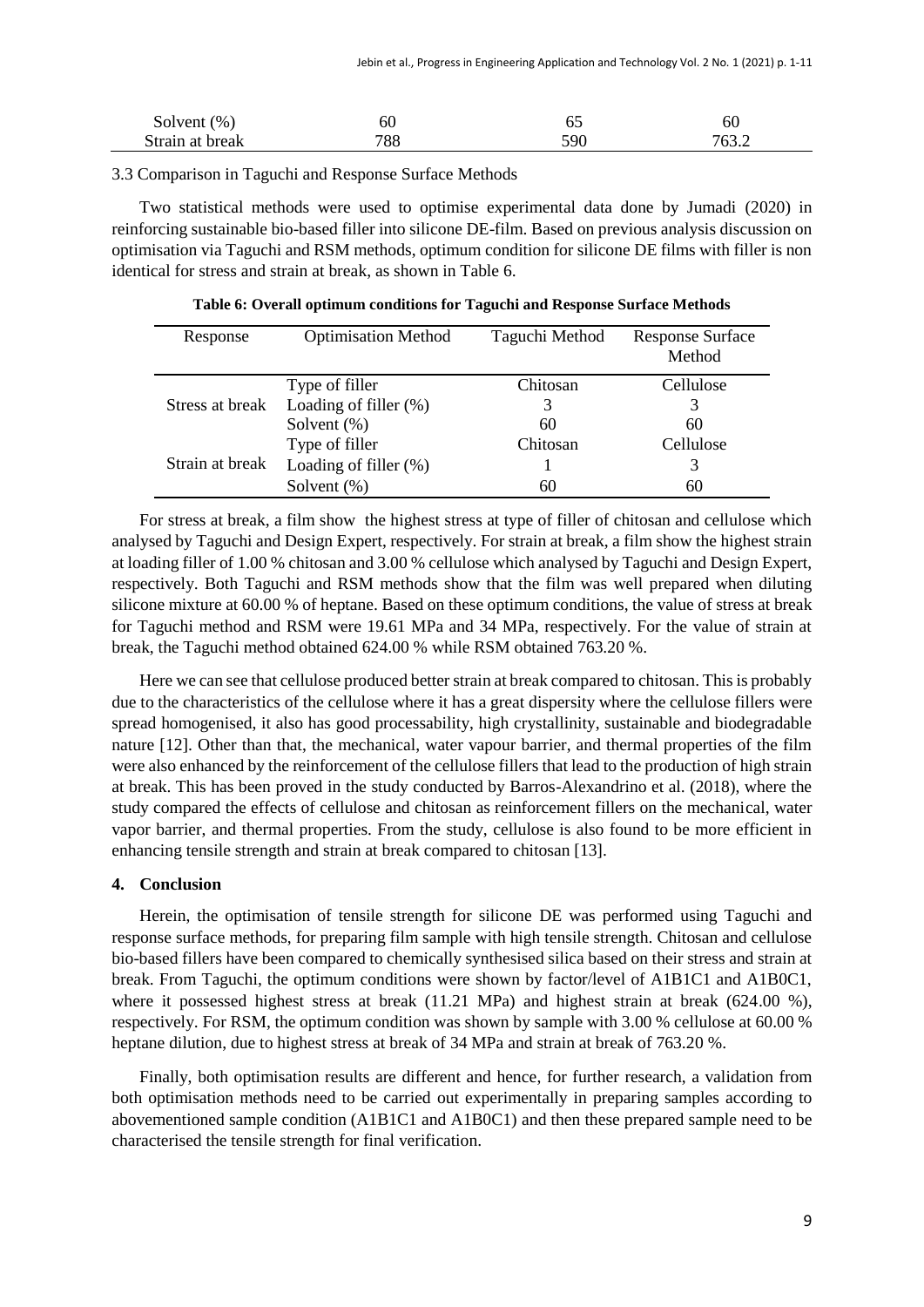# **Acknowledgement**

The authors would like to thank the Faculty of Engineering Technology, Universiti Tun Hussein Onn Malaysia for its support.

# **References**

- [1] M. S. N. Samsudin et al., "Power Generation Sources in Malaysia: Status and Prospects for Sustainable Development." Journal of Advanced Review on Scientific Research, Dept. Thermo-fluid, Universiti Teknologi Malaysia, Johor Bahru, Malaysia, vol. 25, no. 1, pp. 11– 28, 2016.
- [2] M. Faizal, M. and Y. H. Tan, "Potential of Wave Power as Source of Electricity in Malaysia." International Journal of Advanced Scientific Research and Management, Dept. Eng., Taylor's University Lakeside Campus, Malaysia, vol. 3, no. 5, pp. 50–58, May 2018.
- [3] S. VudayagirI et al., "High Breakdown-Strength Composites from Liquid Silicone Rubbers." Smart Materials and Structures, vol. 23, no. 10, p. 105017, 2014, doi:10.1088/0964- 1726/23/10/105017.
- [4] A. Asghar et al., "A Comparison of Central Composite Design and Taguchi Method for Optimizing Fenton Process." The Scientific World Journal, vol. 2014, pp. 1–14, 2014, doi:10.1155/2014/869120.
- [5] T. Hou et al., "Parameters Optimization of a Nano-Particle Wet Milling Process Using the Taguchi Method, Response Surface Method and Genetic Algorithm." Powder Technology, vol. 173, no. 3, pp. 153–162, 2007, doi:10.1016/j.powtec.2006.11.019.
- [6] S. M. Karazi et al., "Statistical and Numerical Approaches for Modeling and Optimizing Laser Micromachining Process-Review." Reference Module in Materials Science and Materials Engineering, 2019, doi:10.1016/b978-0-12-803581-8.11650-9.
- [7] N. Abd. Rahman et al., "Comparison of Drying Parameter Optimization of Lemon Grass." World Applied Sciences Journal, vol. 24, no. 9, pp. 1234-1249, 2013, doi:10.5829/idosi.wasj.2013.24.09.1332
- [8] A. Y. Aydar, "Utilization of Response Surface Methodology in Optimization of Extraction of Plant Materials." Statistical Approaches With Emphasis on Design of Experiments Applied to Chemical Processes, 2018, doi:10.5772/intechopen.73690.
- [9] M. N. Jumadi, "Characterisation of Silicone Dielectric Elastomer With Incorporation Of Different Types of Fillers As Network Reinforcing Agents To Be Utilised In Wave Energy Harvester." Dept. Chem. Eng. Tech., Universiti Tun Hussein Onn Malaysia, Pagoh, Malaysia, 2020.
- [10] L. Yu, and A. L. Skov, "Silicone Rubbers for Dielectric Elastomers with Improved Dielectric and Mechanical Properties as a Result of Substituting Silica with Titanium Dioxide." International Journal of Smart and Nano Materials, vol. 6, no. 4, pp. 268–289, 2015, doi:10.1080/19475411.2015.1119216.
- [11] Stat-Ease, "Design-Expert: Stat-Ease." Stat, 2020, www.statease.com/software/design-expert/.
- [12] J. Fernando, "Correlation Coefficient Definition." Investopedia, Investopedia, 22 Dec. 2020, www.investopedia.com/terms/c/correlationcoefficient.asp#:~:text=The%20correlation%20coe fficient%20is%20a,range%20between%20%2D1.0%20and%201.0.&text=A%20correlation% 20of%20%2D1.0%20shows,shows%20a%20perfect%20positive%20correlation.
- [13] T. Barros-Alexandrino et al, "Comparison Between Chitosan Nanoparticles and Cellulose Nanofibers as Reinforcement Fillers in Papaya Puree Films: Effects on Mechanical, Water